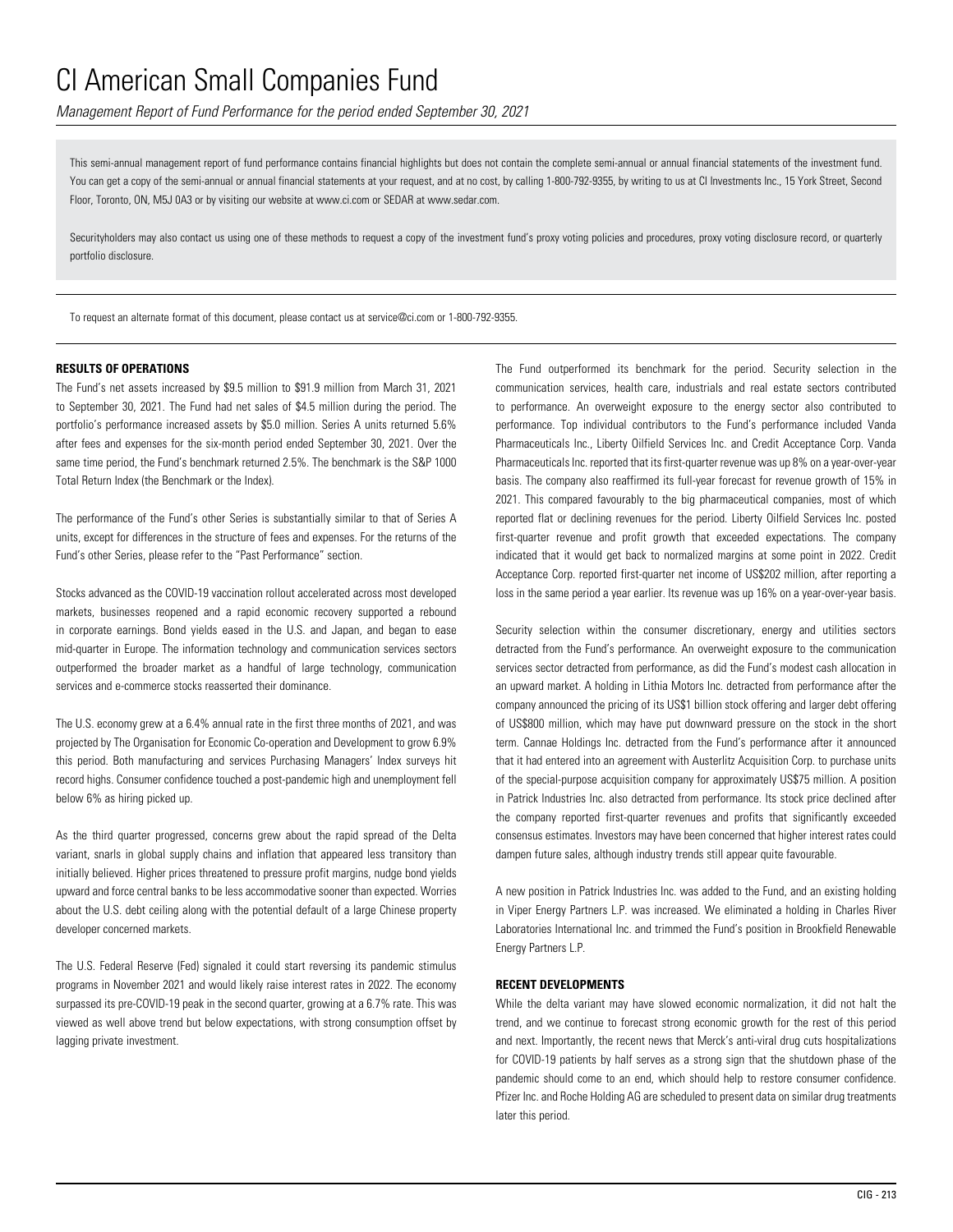*Management Report of Fund Performance for the period ended September 30, 2021*

These recent developments strengthen our conviction that the recovery trade should resume as COVID-19 infection rates decline and as inflation fears subside. While the spike in inflation has been larger than expected, we believe it is transitory, caused by base effects from when the U.S. consumer price index fell during last period's lockdown and by temporary supply bottlenecks. This means that even though the Fed is likely to begin tapering asset purchases before the end of the period, we see rate increases as unlikely before the second half of 2023.

This suggests that the best profit growth should come from companies that have competitive advantages, strong cash generation, high returns on invested capital, and business models that should see increases in consumer, business and government spending. With this focus, some of the Fund's largest sector exposures include communication services, consumer discretionary, consumer staples and information technology.

Our outlook for small-capitalization stocks remains favourable. Small-cap profits are expected to decelerate in 2022 but still rise over 20%, outpacing large-cap growth expectations of 7%. With their attractive relative valuation, we believe that small-cap stocks are primed to perform well.

### *Portfolio Sub-Advisor*

Effective on or about June 28, 2021, Epoch Investment Partners Inc. is no longer portfolio sub-advisor to the Fund. CI Investments Inc. is responsible for providing investment advice to the Fund as portfolio advisor.

### *Registered office address*

Effective on or about August 1, 2021, the Fund's registered office address changed from 2 Queen Street East, Twentieth Floor, Toronto, Ontario, M5C 3G7 to 15 York Street, Second Floor, Toronto, Ontario M5J 0A3.

# **RELATED PARTY TRANSACTIONS**

### *Manager, Portfolio Advisor, Trustee and Registrar*

CI Investments Inc. is the Manager, Portfolio Advisor, Trustee and Registrar of the Fund. CI Investments Inc. is a subsidiary of CI Financial Corp. The Manager, in consideration for management fees, provides management services required in the day-to-day operations of the Fund. The Manager bears all of the operating expenses of the Fund (other than taxes, borrowing costs and new governmental fees) in return for an administration fee.

Management fee and administration fee rates as at September 30, 2021, for each of the Series are shown below:

|                     | <b>Annual management</b><br>fee rate (%) | <b>Annual administration</b><br>fee rate $(% )$ |
|---------------------|------------------------------------------|-------------------------------------------------|
| <b>Series A</b>     | 2.000                                    | 0.21                                            |
| <b>Series E</b>     | 1.950                                    | 0.15                                            |
| <b>Series EF</b>    | 0.950                                    | 0.15                                            |
| <b>Series F</b>     | 1.000                                    | 0.21                                            |
| Series I            | Paid directly by investor                | Paid directly by investor                       |
| Series <sub>0</sub> | Paid directly by investor                | 0.15                                            |

|                 | <b>Annual management</b><br>fee rate $(\%)$ | <b>Annual administration</b><br>fee rate $(%)$ |
|-----------------|---------------------------------------------|------------------------------------------------|
| <b>Series P</b> | Paid directly by investor                   | 0.21                                           |
| <b>Series W</b> | Paid directly by investor                   | 0.15                                           |

The Manager received \$0.7 million in management fees and \$0.1 million in administration fees for the period.

### *Management Fees*

Approximately 27% of total management fees were used to pay for sales and trailing commissions. The remaining 73% of management fees were used to pay for investment management and other general administration.

### *Inter Fund Trading*

Inter fund trading occurs when a Fund purchases or sells a security of any issuer from or to another Fund managed by the Manager. These transactions are executed through market intermediaries and under prevailing market terms and conditions. The Independent Review Committee (IRC) reviews such transactions during scheduled meetings. During the period ended September 30, 2021, the Fund executed inter fund trades.

### *Independent Review Committee*

The Fund has received standing instructions from the Fund's IRC to make or hold an investment in the security of an issuer related to the Manager.

The applicable standing instructions require, amongst others, that related party transactions be conducted in accordance with the Manager's policies and procedures and applicable law and that the Manager advise the IRC of any material breach of such policies. The Manager's policies require that investment decisions in respect of related party transactions (a) are free from any influence by an entity related to the Manager and without taking into account any consideration relevant to an entity related to the Manager; (b) represent the business judgment of the Manager, uninfluenced by considerations other than the best interests of the Fund; and (c) do not exceed the limitations of the applicable legislation. Quarterly, the IRC reviews reports which assess compliance with applicable CI policies. Annually, the IRC reviews reports describing each instance that the Manager acted in reliance on the standing instructions noted above.

The Fund relied on the IRC's standing instructions regarding related party transactions during this reporting period.

Except as otherwise noted above, the Fund was not a party to any related party transactions during the period ended September 30, 2021.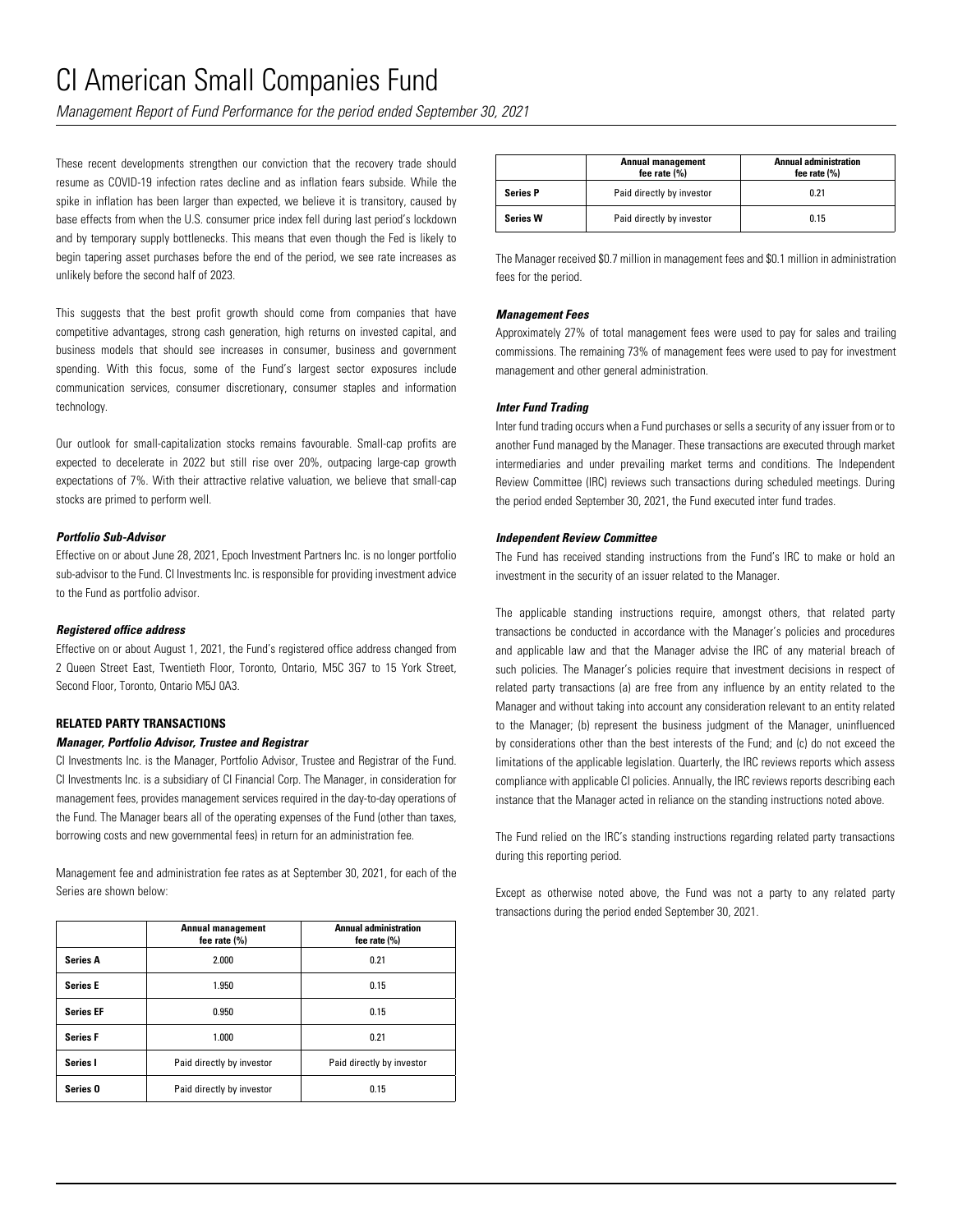*Management Report of Fund Performance for the period ended September 30, 2021*

# **FINANCIAL HIGHLIGHTS**

The following tables show selected key financial information about the Fund and are intended to help you understand the Fund's financial performance for the past six periods, as applicable.

| Net Assets per Unit (\$)(1)(2)(4)*        |                                                                  | Increase (decrease) from operations: |                                                         |                                                       |                                           |                                                                                    | <b>Distributions:</b>                                              |                         |                       |                                                             |                          |                                                                                |
|-------------------------------------------|------------------------------------------------------------------|--------------------------------------|---------------------------------------------------------|-------------------------------------------------------|-------------------------------------------|------------------------------------------------------------------------------------|--------------------------------------------------------------------|-------------------------|-----------------------|-------------------------------------------------------------|--------------------------|--------------------------------------------------------------------------------|
|                                           | Net assets at<br>the beginning<br>of period <sup>(2)</sup><br>\$ | Total<br>revenue<br>\$               | Total<br>expenses<br>(excluding<br>distributions)<br>\$ | Realized<br>gains<br>(losses) for<br>the period<br>\$ | gains<br>(losses) for<br>the period<br>\$ | Unrealized Total increase<br>(decrease)<br>from<br>operations <sup>(2)</sup><br>\$ | From net<br>investment<br>income<br>(excluding<br>dividends)<br>\$ | From<br>dividends<br>\$ | From<br>capital<br>\$ | gains Return of capital distributions <sup>2,3)</sup><br>\$ | Total<br>\$              | <b>Net assets</b><br>at the end of<br>the period<br>shown <sup>(2)</sup><br>\$ |
|                                           |                                                                  |                                      |                                                         |                                                       |                                           |                                                                                    |                                                                    |                         |                       |                                                             |                          |                                                                                |
| <b>Series A</b>                           |                                                                  |                                      |                                                         |                                                       |                                           |                                                                                    |                                                                    |                         |                       |                                                             |                          |                                                                                |
| Commencement of operations April 29, 1991 |                                                                  |                                      |                                                         |                                                       |                                           |                                                                                    |                                                                    |                         |                       |                                                             |                          |                                                                                |
| Sept. 30, 2021                            | 84.39                                                            | 0.34                                 | (1.06)                                                  | 8.91                                                  | (3.42)                                    | 4.77                                                                               |                                                                    |                         |                       |                                                             |                          | 89.14                                                                          |
| Mar. 31, 2021                             | 50.03                                                            | 0.56                                 | (1.62)                                                  | 8.74                                                  | 26.58                                     | 34.26                                                                              |                                                                    |                         |                       |                                                             |                          | 84.39                                                                          |
| Mar. 31, 2020                             | 62.72                                                            | 0.61                                 | (1.56)                                                  | 1.71                                                  | (13.69)                                   | (12.93)                                                                            |                                                                    |                         |                       |                                                             |                          | 50.03                                                                          |
| Mar. 31, 2019                             | 63.52                                                            | 0.81                                 | (1.56)                                                  | 7.00                                                  | (7.02)                                    | (0.77)                                                                             |                                                                    |                         |                       |                                                             |                          | 62.72                                                                          |
| Mar. 31, 2018                             | 62.63                                                            | 0.78                                 | (1.51)                                                  | 6.28                                                  | (4.91)                                    | 0.64                                                                               |                                                                    |                         |                       |                                                             |                          | 63.52                                                                          |
| Mar. 31, 2017                             | 51.38                                                            | 0.82                                 | (1.37)                                                  | 10.61                                                 | 1.08                                      | 11.14                                                                              |                                                                    |                         |                       |                                                             |                          | 62.63                                                                          |
| <b>Series E</b>                           |                                                                  |                                      |                                                         |                                                       |                                           |                                                                                    |                                                                    |                         |                       |                                                             |                          |                                                                                |
|                                           | Commencement of operations August 04, 2015                       |                                      |                                                         |                                                       |                                           |                                                                                    |                                                                    |                         |                       |                                                             |                          |                                                                                |
| Sept. 30, 2021                            | 15.04                                                            | 0.08                                 | (0.18)                                                  | 1.60                                                  | (0.63)                                    | 0.87                                                                               |                                                                    |                         |                       |                                                             |                          | 15.90                                                                          |
| Mar. 31, 2021                             | 8.90                                                             | 0.12                                 | (0.27)                                                  | 1.55                                                  | 4.75                                      | 6.15                                                                               |                                                                    |                         |                       |                                                             |                          | 15.04                                                                          |
| Mar. 31, 2020                             | 11.14                                                            | 0.12                                 | (0.26)                                                  | 0.34                                                  | (2.37)                                    | (2.17)                                                                             |                                                                    |                         |                       |                                                             |                          | 8.90                                                                           |
| Mar. 31, 2019                             | 11.27                                                            | 0.15                                 | (0.26)                                                  | 1.12                                                  | (1.15)                                    | (0.14)                                                                             |                                                                    |                         |                       |                                                             |                          | 11.14                                                                          |
| Mar. 31, 2018                             | 11.10                                                            | 0.15                                 | (0.26)                                                  | 1.27                                                  | (0.53)                                    | 0.63                                                                               |                                                                    |                         |                       |                                                             |                          | 11.27                                                                          |
| Mar. 31, 2017                             | 9.10                                                             | 0.18                                 | (0.24)                                                  | 1.83                                                  | 0.28                                      | 2.05                                                                               |                                                                    |                         |                       |                                                             |                          | 11.10                                                                          |
| <b>Series EF</b>                          |                                                                  |                                      |                                                         |                                                       |                                           |                                                                                    |                                                                    |                         |                       |                                                             |                          |                                                                                |
|                                           | Commencement of operations August 04, 2015                       |                                      |                                                         |                                                       |                                           |                                                                                    |                                                                    |                         |                       |                                                             |                          |                                                                                |
| Sept. 30, 2021                            | 15.99                                                            | 0.06                                 | (0.10)                                                  | 1.69                                                  | (0.65)                                    | 1.00                                                                               |                                                                    |                         |                       |                                                             |                          | 17.00                                                                          |
| Mar. 31, 2021                             | 9.37                                                             | 0.10                                 | (0.16)                                                  | 1.62                                                  | 5.05                                      | 6.61                                                                               |                                                                    |                         |                       |                                                             |                          | 15.99                                                                          |
| Mar. 31, 2020                             | 11.61                                                            | 0.11                                 | (0.15)                                                  | 0.36                                                  | (2.27)                                    | (1.95)                                                                             |                                                                    |                         |                       |                                                             |                          | 9.37                                                                           |
| Mar. 31, 2019                             | 11.61                                                            | 0.15                                 | (0.14)                                                  | 1.27                                                  | (1.05)                                    | 0.23                                                                               |                                                                    |                         |                       |                                                             |                          | 11.61                                                                          |
| Mar. 31, 2018                             | 11.31                                                            | 0.14                                 | (0.13)                                                  | 1.12                                                  | (0.68)                                    | 0.45                                                                               |                                                                    |                         |                       |                                                             |                          | 11.61                                                                          |
| Mar. 31, 2017                             | 9.17                                                             | 0.16                                 | (0.12)                                                  | 1.91                                                  | 0.22                                      | 2.17                                                                               |                                                                    |                         |                       |                                                             |                          | 11.31                                                                          |
| <b>Series F</b>                           |                                                                  |                                      |                                                         |                                                       |                                           |                                                                                    |                                                                    |                         |                       |                                                             |                          |                                                                                |
|                                           | Commencement of operations August 08, 2000                       |                                      |                                                         |                                                       |                                           |                                                                                    |                                                                    |                         |                       |                                                             |                          |                                                                                |
| Sept. 30, 2021                            | 22.69                                                            | 0.10                                 | (0.16)                                                  | 2.33                                                  | (0.87)                                    | 1.40                                                                               |                                                                    |                         |                       |                                                             |                          | 24.10                                                                          |
| Mar. 31, 2021                             | 13.30                                                            | 0.16                                 | (0.24)                                                  | 2.34                                                  | 7.14                                      | 9.40                                                                               |                                                                    |                         |                       |                                                             |                          | 22.69                                                                          |
| Mar. 31, 2020                             | 16.49                                                            | 0.17                                 | (0.23)                                                  | 0.43                                                  | (3.89)                                    | (3.52)                                                                             |                                                                    |                         |                       |                                                             |                          | 13.30                                                                          |
| Mar. 31, 2019                             | 16.51                                                            | 0.21                                 | (0.22)                                                  | 1.86                                                  | (1.88)                                    | (0.03)                                                                             |                                                                    |                         |                       |                                                             |                          | 16.49                                                                          |
| Mar. 31, 2018                             | 16.10                                                            | 0.20                                 | (0.21)                                                  | 1.63                                                  | (1.22)                                    | 0.40                                                                               |                                                                    |                         |                       |                                                             |                          | 16.51                                                                          |
| Mar. 31, 2017                             | 13.06                                                            | 0.22                                 | (0.19)                                                  | 2.63                                                  | 0.29                                      | 2.95                                                                               |                                                                    |                         |                       |                                                             |                          | 16.10                                                                          |
| Series I                                  |                                                                  |                                      |                                                         |                                                       |                                           |                                                                                    |                                                                    |                         |                       |                                                             |                          |                                                                                |
|                                           | Commencement of operations December 17, 2001                     |                                      |                                                         |                                                       |                                           |                                                                                    |                                                                    |                         |                       |                                                             |                          |                                                                                |
| Sept. 30, 2021                            | 51.16                                                            | 0.20                                 |                                                         | 5.46                                                  | (2.12)                                    | 3.54                                                                               |                                                                    |                         |                       |                                                             |                          | 54.70                                                                          |
| Mar. 31, 2021                             | 29.60                                                            | 0.29                                 |                                                         | 4.74                                                  | 19.95                                     | 24.98                                                                              |                                                                    |                         |                       |                                                             |                          | 51.16                                                                          |
| Mar. 31, 2020                             | 36.21                                                            | 0.35                                 | $\overline{\phantom{a}}$                                | 1.11                                                  | (7.61)                                    | (6.15)                                                                             |                                                                    |                         |                       |                                                             |                          | 29.60                                                                          |
| Mar. 31, 2019                             | 35.79                                                            | 0.46                                 |                                                         | 3.71                                                  | (3.75)                                    | 0.42                                                                               |                                                                    |                         |                       |                                                             |                          | 36.21                                                                          |
| Mar. 31, 2018                             | 34.44                                                            | 0.44                                 | $\overline{\phantom{a}}$                                | 3.51                                                  | (2.63)                                    | 1.32                                                                               |                                                                    |                         |                       |                                                             |                          | 35.79                                                                          |
| Mar. 31, 2017                             | 27.57                                                            | 0.45                                 | $\overline{\phantom{a}}$                                | 5.60                                                  | 0.58                                      | 6.63                                                                               |                                                                    |                         |                       |                                                             |                          | 34.44                                                                          |
| Series <sub>0</sub>                       |                                                                  |                                      |                                                         |                                                       |                                           |                                                                                    |                                                                    |                         |                       |                                                             |                          |                                                                                |
|                                           | Commencement of operations August 04, 2015                       |                                      |                                                         |                                                       |                                           |                                                                                    |                                                                    |                         |                       |                                                             |                          |                                                                                |
| Sept. 30, 2021                            | 16.97                                                            | 0.07                                 | (0.01)                                                  | 1.77                                                  | (0.63)                                    | 1.20                                                                               |                                                                    |                         |                       |                                                             |                          | 18.13                                                                          |
| Mar. 31, 2021                             | 9.84                                                             | 0.11                                 | (0.02)                                                  | 1.69                                                  | 5.53                                      | 7.31                                                                               |                                                                    |                         |                       |                                                             |                          | 16.97                                                                          |
| Mar. 31, 2020                             | 12.06                                                            | 0.12                                 | (0.02)                                                  | 0.38                                                  | (2.45)                                    | (1.97)                                                                             |                                                                    |                         |                       |                                                             |                          | 9.84                                                                           |
| Mar. 31, 2019                             | 11.93                                                            | 0.15                                 | (0.02)                                                  | 1.25                                                  | (1.23)                                    | 0.15                                                                               |                                                                    |                         |                       |                                                             | $\overline{\phantom{a}}$ | 12.06                                                                          |
| Mar. 31, 2018                             | 11.50                                                            | 0.14                                 | (0.02)                                                  | 1.16                                                  | (0.77)                                    | $0.51\,$                                                                           |                                                                    |                         |                       |                                                             |                          | 11.93                                                                          |
| Mar. 31, 2017                             | 9.23                                                             | 0.17                                 | (0.02)                                                  | 1.83                                                  | 0.36                                      | 2.34                                                                               |                                                                    |                         |                       |                                                             |                          | 11.50                                                                          |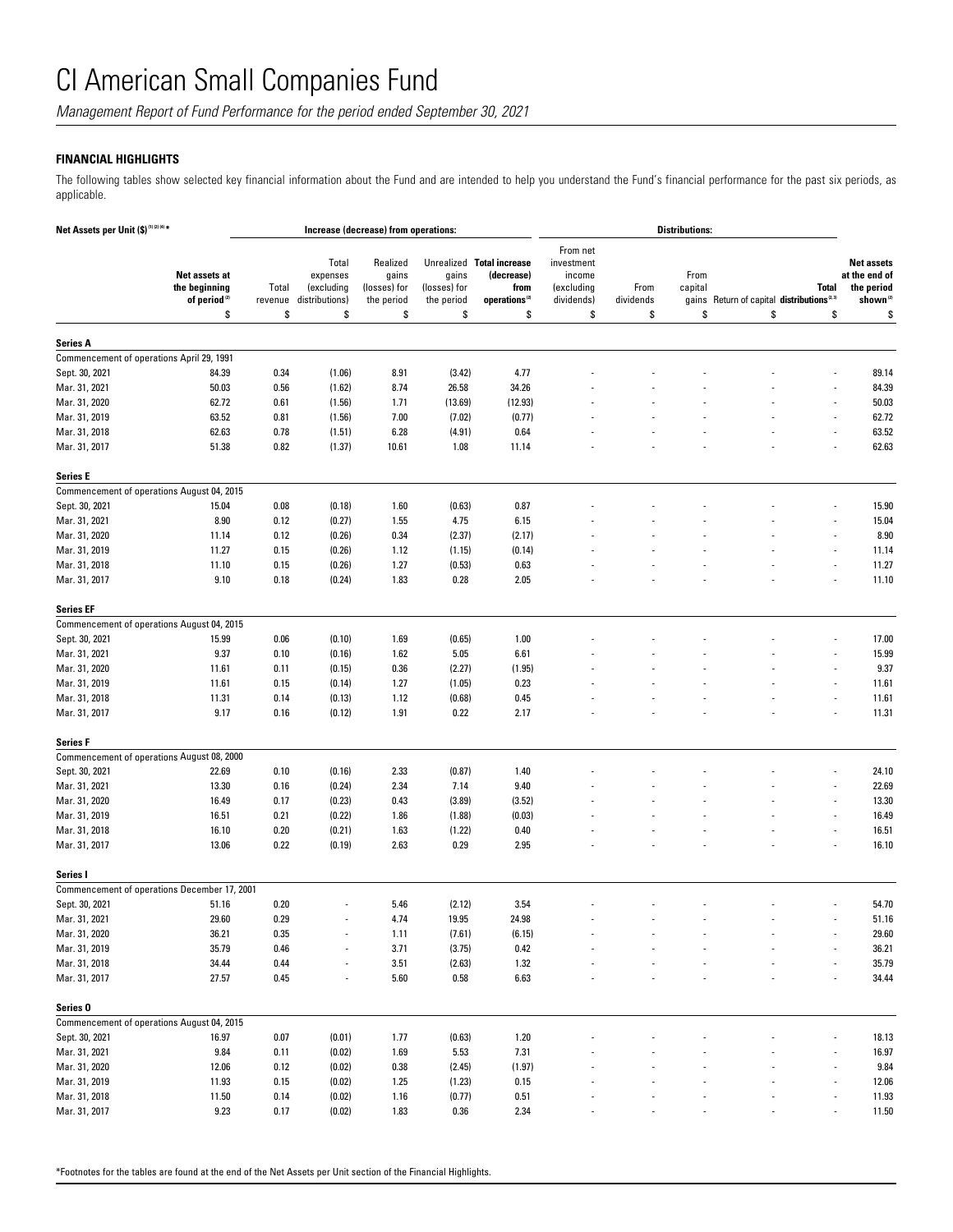*Management Report of Fund Performance for the period ended September 30, 2021*

# **FINANCIAL HIGHLIGHTS (cont'd)**

| Net Assets per Unit (\$)(1)(2)(4)                          |                                                                  | Increase (decrease) from operations: |                                                                |                                                       |                                                         | <b>Distributions:</b>                                                          |                                                                    |                          |                          |                                                             |                          |                                                                               |
|------------------------------------------------------------|------------------------------------------------------------------|--------------------------------------|----------------------------------------------------------------|-------------------------------------------------------|---------------------------------------------------------|--------------------------------------------------------------------------------|--------------------------------------------------------------------|--------------------------|--------------------------|-------------------------------------------------------------|--------------------------|-------------------------------------------------------------------------------|
|                                                            | Net assets at<br>the beginning<br>of period <sup>(2)</sup><br>\$ | Total<br>revenue<br>\$               | Total<br>expenses<br><i>(excluding</i><br>distributions)<br>\$ | Realized<br>gains<br>(losses) for<br>the period<br>\$ | Unrealized<br>gains<br>(losses) for<br>the period<br>\$ | <b>Total increase</b><br>(decrease)<br>from<br>operations <sup>(2)</sup><br>\$ | From net<br>investment<br>income<br>(excluding<br>dividends)<br>\$ | From<br>dividends<br>\$  | From<br>capital<br>s     | gains Return of capital distributions <sup>2.31</sup><br>\$ | <b>Total</b><br>\$       | <b>Net assets</b><br>at the end of<br>the period<br>shown <sup>(2)</sup><br>S |
|                                                            |                                                                  |                                      |                                                                |                                                       |                                                         |                                                                                |                                                                    |                          |                          |                                                             |                          |                                                                               |
| <b>Series P</b><br>Commencement of operations May 01, 2017 |                                                                  |                                      |                                                                |                                                       |                                                         |                                                                                |                                                                    |                          |                          |                                                             |                          |                                                                               |
| Sept. 30, 2021                                             | 14.34                                                            | 0.05                                 | (0.02)                                                         | 1.65                                                  | (0.61)                                                  | 1.07                                                                           |                                                                    |                          |                          |                                                             | $\overline{\phantom{a}}$ | 15.32                                                                         |
| Mar. 31, 2021                                              | 8.32                                                             | 0.09                                 | (0.03)                                                         | 1.48                                                  | 4.49                                                    | 6.03                                                                           |                                                                    | $\overline{\phantom{a}}$ | $\overline{\phantom{a}}$ |                                                             | $\overline{\phantom{a}}$ | 14.34                                                                         |
| Mar. 31, 2020                                              | 10.20                                                            | 0.10                                 | (0.02)                                                         | 0.25                                                  | (2.75)                                                  | (2.42)                                                                         |                                                                    | $\overline{\phantom{a}}$ | $\overline{\phantom{a}}$ | ٠                                                           | $\sim$                   | 8.32                                                                          |
| Mar. 31, 2019                                              | 10.10                                                            | 0.13                                 | (0.02)                                                         | 0.89                                                  | (0.39)                                                  | 0.61                                                                           |                                                                    | $\overline{a}$           |                          |                                                             | $\overline{\phantom{a}}$ | 10.20                                                                         |
| Mar. 31, 2018                                              | 10.00                                                            | 0.17                                 | (0.02)                                                         | 1.02                                                  | (1.26)                                                  | (0.09)                                                                         |                                                                    |                          |                          |                                                             | $\blacksquare$           | 10.10                                                                         |
| <b>Series W</b>                                            |                                                                  |                                      |                                                                |                                                       |                                                         |                                                                                |                                                                    |                          |                          |                                                             |                          |                                                                               |
| Commencement of operations July 27, 2017                   |                                                                  |                                      |                                                                |                                                       |                                                         |                                                                                |                                                                    |                          |                          |                                                             |                          |                                                                               |
| Sept. 30, 2021                                             | 15.41                                                            | 0.06                                 | (0.01)                                                         | 1.63                                                  | (0.63)                                                  | 1.05                                                                           |                                                                    |                          |                          |                                                             | $\overline{\phantom{a}}$ | 16.46                                                                         |
| Mar. 31, 2021                                              | 8.93                                                             | 0.10                                 | (0.02)                                                         | 1.66                                                  | 4.75                                                    | 6.49                                                                           |                                                                    | $\blacksquare$           |                          |                                                             | $\overline{\phantom{a}}$ | 15.41                                                                         |
| Mar. 31, 2020                                              | 10.94                                                            | 0.11                                 | (0.02)                                                         | 0.15                                                  | (3.56)                                                  | (3.32)                                                                         |                                                                    | $\blacksquare$           |                          |                                                             | $\sim$                   | 8.93                                                                          |
| Mar. 31, 2019                                              | 10.84                                                            | 0.14                                 | (0.03)                                                         | 1.10                                                  | (1.12)                                                  | 0.09                                                                           |                                                                    | $\overline{a}$           |                          |                                                             | $\overline{\phantom{a}}$ | 10.94                                                                         |
| Mar. 31, 2018                                              | 10.00                                                            | 0.09                                 | (0.02)                                                         | 0.66                                                  | 0.11                                                    | 0.84                                                                           |                                                                    |                          |                          |                                                             |                          | 10.84                                                                         |

(1) This information is derived from the Fund's semi-annual and annual financial statements.

(2) Net assets per unit and distributions per unit are based on the actual number of units outstanding for the relevant Series at the relevant time. The increase (decrease) in net assets from operations per unit is based on the weighted average number of units outstanding for the relevant Series over the fiscal period.

(3) Distributions are automatically reinvested in additional units of the Fund.

(4) This information is provided for the period ended September 30, 2021 and the years ended March 31.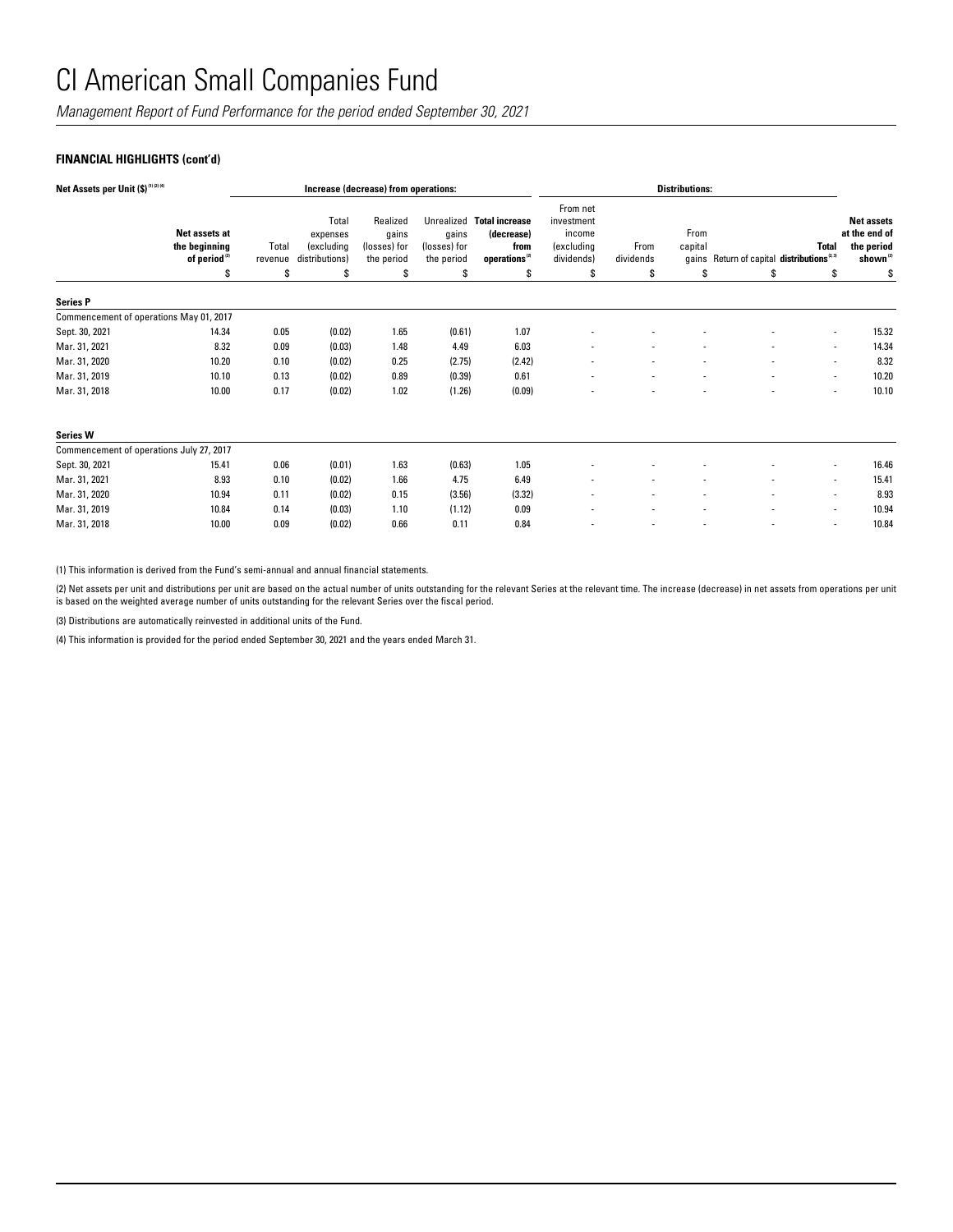*Management Report of Fund Performance for the period ended September 30, 2021*

# **FINANCIAL HIGHLIGHTS (cont'd)**

**Ratios and Supplemental Data (1) (5) \***

|                                                               | <b>Total net</b><br>assets <sup>(5)</sup> | Number<br>of units<br>outstanding <sup>(5)</sup> | Management<br>expense ratio<br>before taxes <sup>(2)</sup> | Harmonized<br>sales tax <sup>12</sup> | Management<br>expense ratio<br>after taxes <sup>(2)</sup> | <b>Effective HST</b><br>rate for the | Trading<br>period <sup>(2)</sup> expense ratio <sup>(3)</sup> turnover rate <sup>(4)</sup> | Portfolio      |
|---------------------------------------------------------------|-------------------------------------------|--------------------------------------------------|------------------------------------------------------------|---------------------------------------|-----------------------------------------------------------|--------------------------------------|--------------------------------------------------------------------------------------------|----------------|
|                                                               | \$000's                                   | 000's                                            | %                                                          | $\%$                                  | %                                                         | $\%$                                 | $\%$                                                                                       | %              |
| <b>Series A</b>                                               |                                           |                                                  |                                                            |                                       |                                                           |                                      |                                                                                            |                |
| Commencement of operations April 29, 1991                     |                                           |                                                  |                                                            |                                       |                                                           |                                      |                                                                                            |                |
| Sept. 30, 2021                                                | 69,290                                    | 777                                              | 2.21                                                       | 0.22                                  | 2.43                                                      | 9.96                                 | 0.04                                                                                       | 56.86          |
| Mar. 31, 2021                                                 | 67,102                                    | 795                                              | 2.21                                                       | 0.22                                  | 2.43                                                      | 10.06                                | 0.04                                                                                       | 69.24          |
| Mar. 31, 2020                                                 | 43,342                                    | 866                                              | 2.21                                                       | 0.22                                  | 2.43                                                      | 10.18                                | 0.03                                                                                       | 65.31          |
| Mar. 31, 2019                                                 | 42,912                                    | 684                                              | 2.21                                                       | 0.23                                  | 2.44                                                      | 10.23                                | 0.04                                                                                       | 67.13          |
| Mar. 31, 2018                                                 | 58,089                                    | 915                                              | 2.21                                                       | 0.23                                  | 2.44                                                      | 10.39                                | 0.05                                                                                       | 52.65          |
| Mar. 31, 2017                                                 | 82,527                                    | 1,318                                            | 2.21                                                       | 0.23                                  | 2.44                                                      | 10.46                                | 0.07                                                                                       | 56.17          |
| <b>Series E</b>                                               |                                           |                                                  |                                                            |                                       |                                                           |                                      |                                                                                            |                |
| Commencement of operations August 04, 2015                    |                                           |                                                  |                                                            |                                       |                                                           |                                      |                                                                                            |                |
| Sept. 30, 2021                                                | 2,716                                     | 171                                              | 2.10                                                       | 0.19                                  | 2.29                                                      | 8.96                                 | 0.04                                                                                       | 56.86          |
| Mar. 31, 2021                                                 | 2,699                                     | 179                                              | 2.10                                                       | 0.20                                  | 2.30                                                      | 9.48                                 | 0.04                                                                                       | 69.24          |
| Mar. 31, 2020                                                 | 1,689                                     | 190                                              | 2.10                                                       | 0.21                                  | 2.31                                                      | 9.81                                 | 0.03                                                                                       | 65.31          |
| Mar. 31, 2019                                                 | 2,294                                     | 206                                              | 2.10                                                       | 0.24                                  | 2.34                                                      | 11.39                                | 0.04                                                                                       | 67.13          |
| Mar. 31, 2018                                                 | 2,238                                     | 198                                              | 2.10                                                       | 0.25                                  | 2.35                                                      | 11.87                                | 0.05                                                                                       | 52.65          |
| Mar. 31, 2017                                                 | 740                                       | 67                                               | 2.10                                                       | 0.24                                  | 2.34                                                      | 11.30                                | 0.07                                                                                       | 56.17          |
| <b>Series EF</b>                                              |                                           |                                                  |                                                            |                                       |                                                           |                                      |                                                                                            |                |
| Commencement of operations August 04, 2015                    |                                           |                                                  |                                                            |                                       |                                                           |                                      |                                                                                            |                |
| Sept. 30, 2021                                                | 129                                       | 8                                                | 1.10                                                       | 0.14                                  | 1.24                                                      | 13.00                                | 0.04                                                                                       | 56.86          |
| Mar. 31, 2021                                                 | 121                                       | 8                                                | 1.10                                                       | 0.14                                  | 1.24                                                      | 13.00                                | 0.04                                                                                       | 69.24          |
| Mar. 31, 2020                                                 | 79                                        | 8                                                | 1.10                                                       | 0.14                                  | 1.24                                                      | 13.00                                | 0.03                                                                                       | 65.31          |
| Mar. 31, 2019                                                 | 118                                       | $10\,$                                           | 1.10                                                       | 0.12                                  | 1.22                                                      | 11.41                                | 0.04                                                                                       | 67.13          |
| Mar. 31, 2018<br>Mar. 31, 2017                                | 170<br>59                                 | 15<br>5                                          | 1.10<br>1.10                                               | 0.09<br>0.13                          | 1.19<br>1.23                                              | 8.32<br>11.64                        | 0.05<br>0.07                                                                               | 52.65<br>56.17 |
|                                                               |                                           |                                                  |                                                            |                                       |                                                           |                                      |                                                                                            |                |
| <b>Series F</b><br>Commencement of operations August 08, 2000 |                                           |                                                  |                                                            |                                       |                                                           |                                      |                                                                                            |                |
| Sept. 30, 2021                                                | 5,190                                     | 215                                              | 1.21                                                       | 0.11                                  | 1.32                                                      | 9.41                                 | 0.04                                                                                       | 56.86          |
| Mar. 31, 2021                                                 | 5,200                                     | 229                                              | 1.21                                                       | 0.12                                  | 1.33                                                      | 9.71                                 | 0.04                                                                                       | 69.24          |
| Mar. 31, 2020                                                 | 2,833                                     | 213                                              | 1.21                                                       | 0.12                                  | 1.33                                                      | 9.81                                 | 0.03                                                                                       | 65.31          |
| Mar. 31, 2019                                                 | 2,312                                     | 140                                              | 1.21                                                       | 0.12                                  | 1.33                                                      | 10.08                                | 0.04                                                                                       | 67.13          |
| Mar. 31, 2018                                                 | 3,174                                     | 192                                              | 1.21                                                       | 0.12                                  | 1.33                                                      | 10.31                                | 0.05                                                                                       | 52.65          |
| Mar. 31, 2017                                                 | 3,988                                     | 248                                              | 1.21                                                       | 0.11                                  | 1.32                                                      | 8.74                                 | 0.07                                                                                       | 56.17          |
| Series I                                                      |                                           |                                                  |                                                            |                                       |                                                           |                                      |                                                                                            |                |
| Commencement of operations December 17, 2001                  |                                           |                                                  |                                                            |                                       |                                                           |                                      |                                                                                            |                |
| Sept. 30, 2021                                                | 4,758                                     | 87                                               |                                                            |                                       |                                                           |                                      | 0.04                                                                                       | 56.86          |
| Mar. 31, 2021                                                 | 4,093                                     | 80                                               |                                                            |                                       |                                                           |                                      | 0.04                                                                                       | 69.24          |
| Mar. 31, 2020                                                 | 10,226                                    | 345                                              |                                                            |                                       |                                                           |                                      | 0.03                                                                                       | 65.31          |
| Mar. 31, 2019                                                 | 12,697                                    | 351                                              |                                                            |                                       |                                                           |                                      | 0.04                                                                                       | 67.13          |
| Mar. 31, 2018                                                 | 12,955                                    | 362                                              |                                                            |                                       |                                                           |                                      | 0.05                                                                                       | 52.65          |
| Mar. 31, 2017                                                 | 14,095                                    | 409                                              |                                                            |                                       |                                                           |                                      | 0.07                                                                                       | 56.17          |
| Series <sub>0</sub>                                           |                                           |                                                  |                                                            |                                       |                                                           |                                      |                                                                                            |                |
| Commencement of operations August 04, 2015                    |                                           |                                                  |                                                            |                                       |                                                           |                                      |                                                                                            |                |
| Sept. 30, 2021                                                | 2,524                                     | 139                                              | 0.15                                                       | 0.02                                  | 0.17                                                      | 12.15                                | 0.04                                                                                       | 56.86          |
| Mar. 31, 2021                                                 | 2,340                                     | 138                                              | 0.15                                                       | 0.02                                  | 0.17                                                      | 11.44                                | 0.04                                                                                       | 69.24          |
| Mar. 31, 2020                                                 | 1,649                                     | 168                                              | 0.15                                                       | 0.02                                  | 0.17                                                      | 11.47                                | 0.03                                                                                       | 65.31          |
| Mar. 31, 2019                                                 | 2,390                                     | 198                                              | 0.15                                                       | 0.02                                  | 0.17                                                      | 11.70                                | 0.04                                                                                       | 67.13          |
| Mar. 31, 2018                                                 | 2,698                                     | 226                                              | 0.15                                                       | 0.02                                  | 0.17                                                      | 11.28                                | 0.05                                                                                       | 52.65          |
| Mar. 31, 2017                                                 | 2,053                                     | 178                                              | 0.15                                                       | 0.02                                  | 0.17                                                      | 12.54                                | 0.07                                                                                       | 56.17          |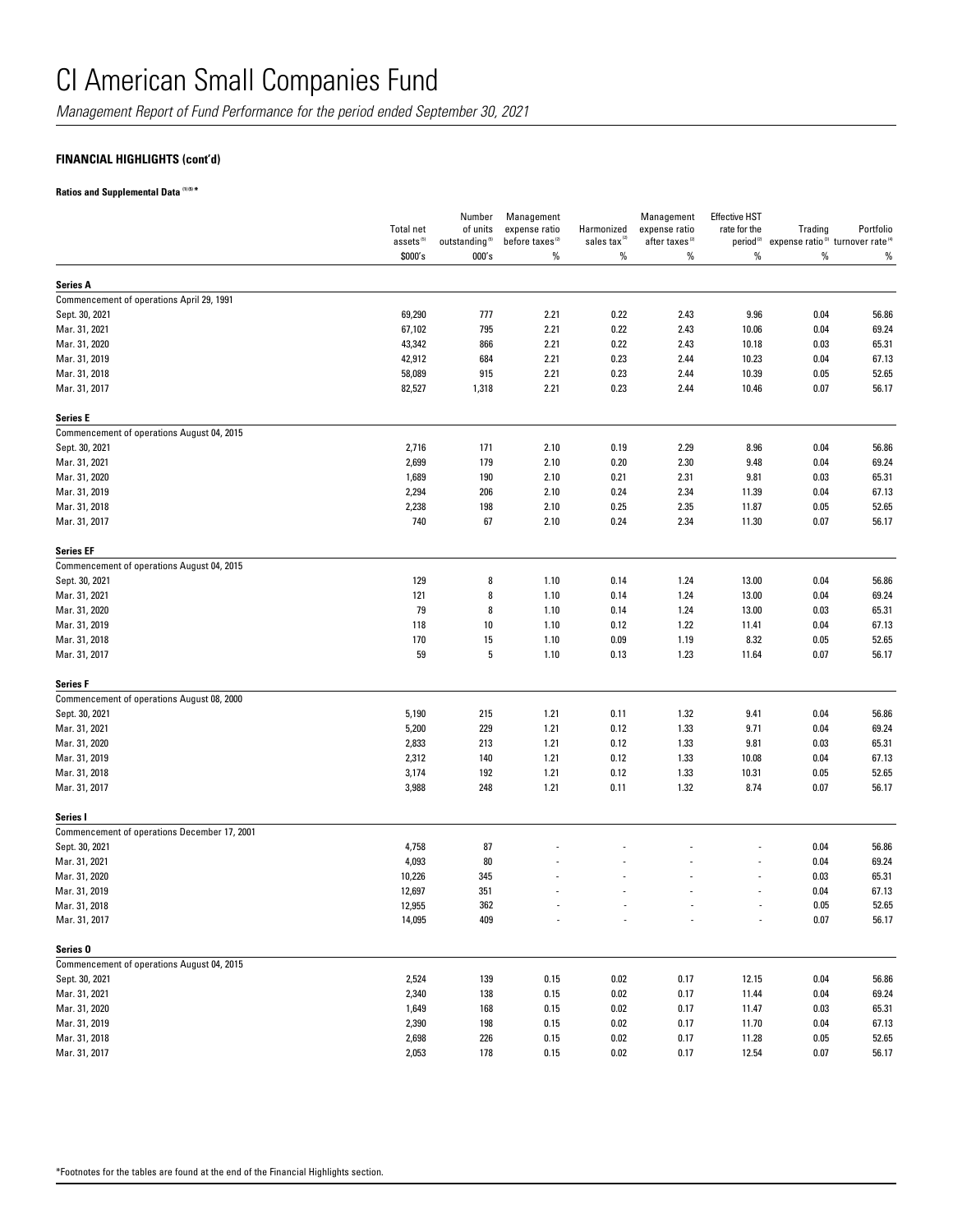*Management Report of Fund Performance for the period ended September 30, 2021*

### **FINANCIAL HIGHLIGHTS (cont'd)**

#### **Ratios and Supplemental Data (1) (5)**

|                                          | <b>Total net</b><br>assets <sup>(5)</sup><br>\$000's | Number<br>of units<br>outstanding <sup>(5)</sup><br>000's | Management<br>expense ratio<br>before taxes <sup>(2)</sup><br>% | Harmonized<br>sales tax <sup>(2)</sup><br>% | Management<br>expense ratio<br>after taxes <sup>(2)</sup><br>% | <b>Effective HST</b><br>rate for the<br>period <sup>(2)</sup><br>% | Trading<br>expense ratio <sup>(3)</sup> turnover rate <sup>(4)</sup><br>% | Portfolio<br>% |
|------------------------------------------|------------------------------------------------------|-----------------------------------------------------------|-----------------------------------------------------------------|---------------------------------------------|----------------------------------------------------------------|--------------------------------------------------------------------|---------------------------------------------------------------------------|----------------|
| <b>Series P</b>                          |                                                      |                                                           |                                                                 |                                             |                                                                |                                                                    |                                                                           |                |
| Commencement of operations May 01, 2017  |                                                      |                                                           |                                                                 |                                             |                                                                |                                                                    |                                                                           |                |
| Sept. 30, 2021                           | 7,100                                                | 464                                                       | 0.21                                                            | 0.02                                        | 0.23                                                           | 9.77                                                               | 0.04                                                                      | 56.86          |
| Mar. 31, 2021                            | 623                                                  | 43                                                        | 0.21                                                            | 0.02                                        | 0.23                                                           | 9.05                                                               | 0.04                                                                      | 69.24          |
| Mar. 31, 2020                            | 361                                                  | 43                                                        | 0.21                                                            | 0.01                                        | 0.22                                                           | 6.84                                                               | 0.03                                                                      | 65.31          |
| Mar. 31, 2019                            | 350                                                  | 34                                                        | 0.21                                                            | 0.02                                        | 0.23                                                           | 11.32                                                              | 0.04                                                                      | 67.13          |
| Mar. 31, 2018                            | 210                                                  | 21                                                        | 0.21                                                            | 0.03                                        | 0.24                                                           | 13.00                                                              | 0.05                                                                      | 52.65          |
| <b>Series W</b>                          |                                                      |                                                           |                                                                 |                                             |                                                                |                                                                    |                                                                           |                |
| Commencement of operations July 27, 2017 |                                                      |                                                           |                                                                 |                                             |                                                                |                                                                    |                                                                           |                |
| Sept. 30, 2021                           | 224                                                  | 14                                                        | 0.15                                                            | 0.02                                        | 0.17                                                           | 13.00                                                              | 0.04                                                                      | 56.86          |
| Mar. 31, 2021                            | 211                                                  | 14                                                        | 0.15                                                            | 0.02                                        | 0.17                                                           | 13.00                                                              | 0.04                                                                      | 69.24          |
| Mar. 31, 2020                            | 63                                                   | 7                                                         | 0.16                                                            | 0.02                                        | 0.18                                                           | 13.00                                                              | 0.03                                                                      | 65.31          |
| Mar. 31, 2019                            | 11                                                   |                                                           | 0.21                                                            | 0.03                                        | 0.24                                                           | 13.00                                                              | 0.04                                                                      | 67.13          |
| Mar. 31, 2018                            | 11                                                   |                                                           | 0.21                                                            | 0.03                                        | 0.24                                                           | 13.00                                                              | 0.05                                                                      | 52.65          |

(1) This information is derived from the Fund's semi-annual and annual financial statements.

(2) Management expense ratio is calculated based on expenses charged to the Fund (excluding commissions and other portfolio transaction costs) and is expressed as an annualized percentage of daily average net assets for the period, including the Fund's proportionate share of any underlying fund(s) expenses, if applicable. The Effective HST tax rate is calculated using the attribution percentage for each province based on unitholder residency and can be different from 13%.

(3) The trading expense ratio represents total commissions and other portfolio transaction costs expressed as an annualized percentage of daily average net assets during the period, including the Fund's proportionate share of such expenses of any underlying fund(s), if applicable.

(4) The Fund's portfolio turnover rate indicates how actively the Fund's portfolio advisor manages its portfolio investments. A portfolio turnover rate of 100% is equivalent to the Fund buying and selling all of the securities in its portfolio once in the course of the fiscal period. The higher a Fund's portfolio turnover rate in a period, the greater the trading costs payable by the Fund in the period, and the greater the chance of an investor receiving taxable capital gains in the period. There is not necessarily a relationship between a higher turnover rate and the performance of a Fund. Portfolio turnover rate is calculated by dividing the lesser of the cost of purchases and the proceeds of sales of portfolio securities for the period, and excluding cash and short-term investments maturing in less than one year, and before assets acquired from a merger, if applicable, by the average of the monthly fair value of investments during the period.

(5) This information is provided for the period ended September 30, 2021 and the years ended March 31.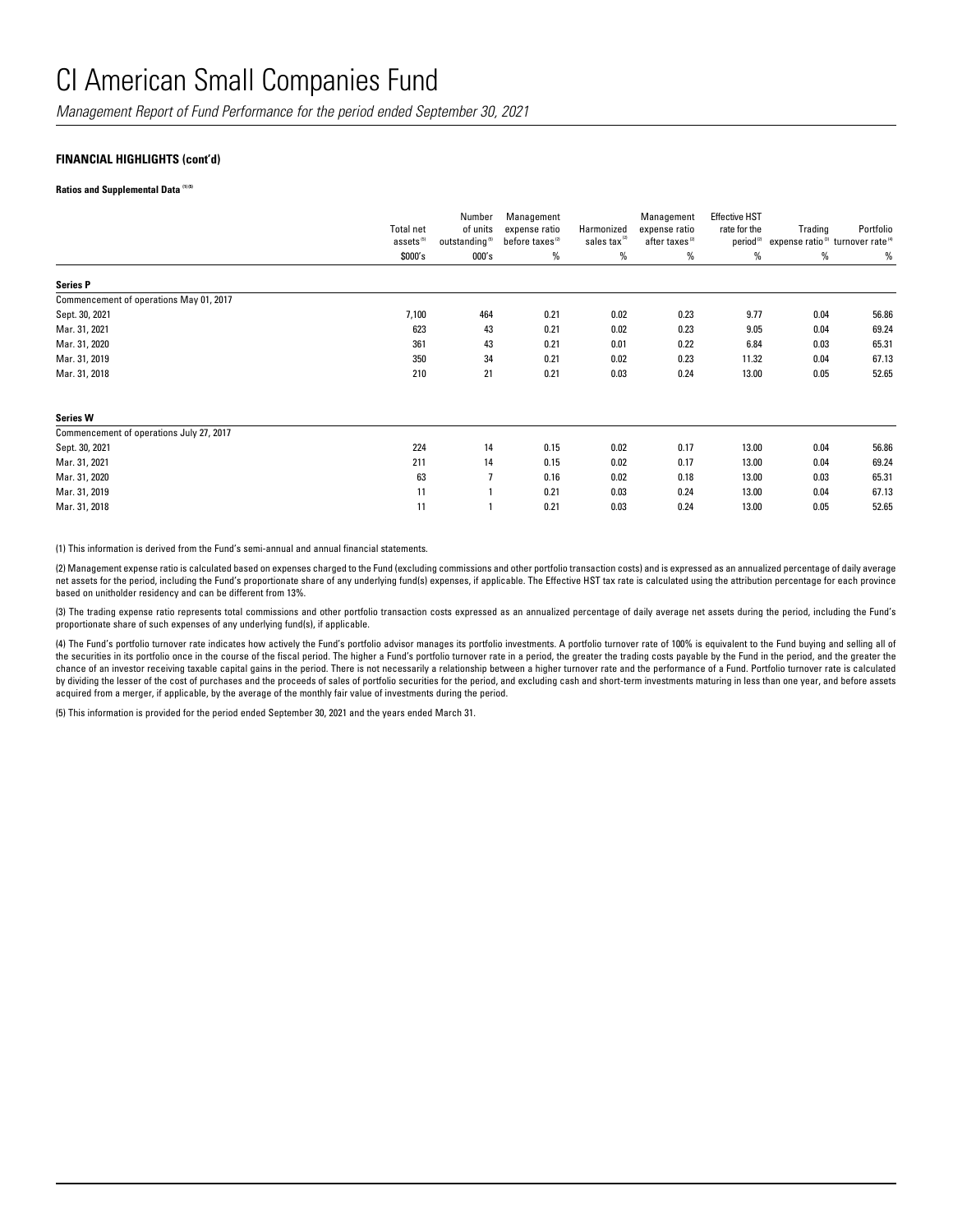*Management Report of Fund Performance for the period ended September 30, 2021*

# **PAST PERFORMANCE**

This section describes how the Fund has performed in the past. Remember, past returns do not indicate how the Fund will perform in the future. The information shown assumes that distributions made by the Fund in the periods shown were reinvested in additional units of the relevant Series of the Fund. In addition, the information does not take into account sales, redemption, distribution or other optional charges that would have reduced returns or performance.

# *Year-by-Year Returns*

The following charts show the Fund's semi-annual and annual performance for each of the periods shown and illustrate how the Fund's performance has changed from period to period. In percentage terms, the charts show how much an investment made on the first day of each financial period would have grown or decreased by the last day of each financial period, except where noted.





1 2016 return is for the period from August 4, 2015 to March 31, 2016.

2 2018 return is for the period from May 1, 2017 to March 31, 2018.

3 2018 return is for the period from July 27, 2017 to March 31, 2018.